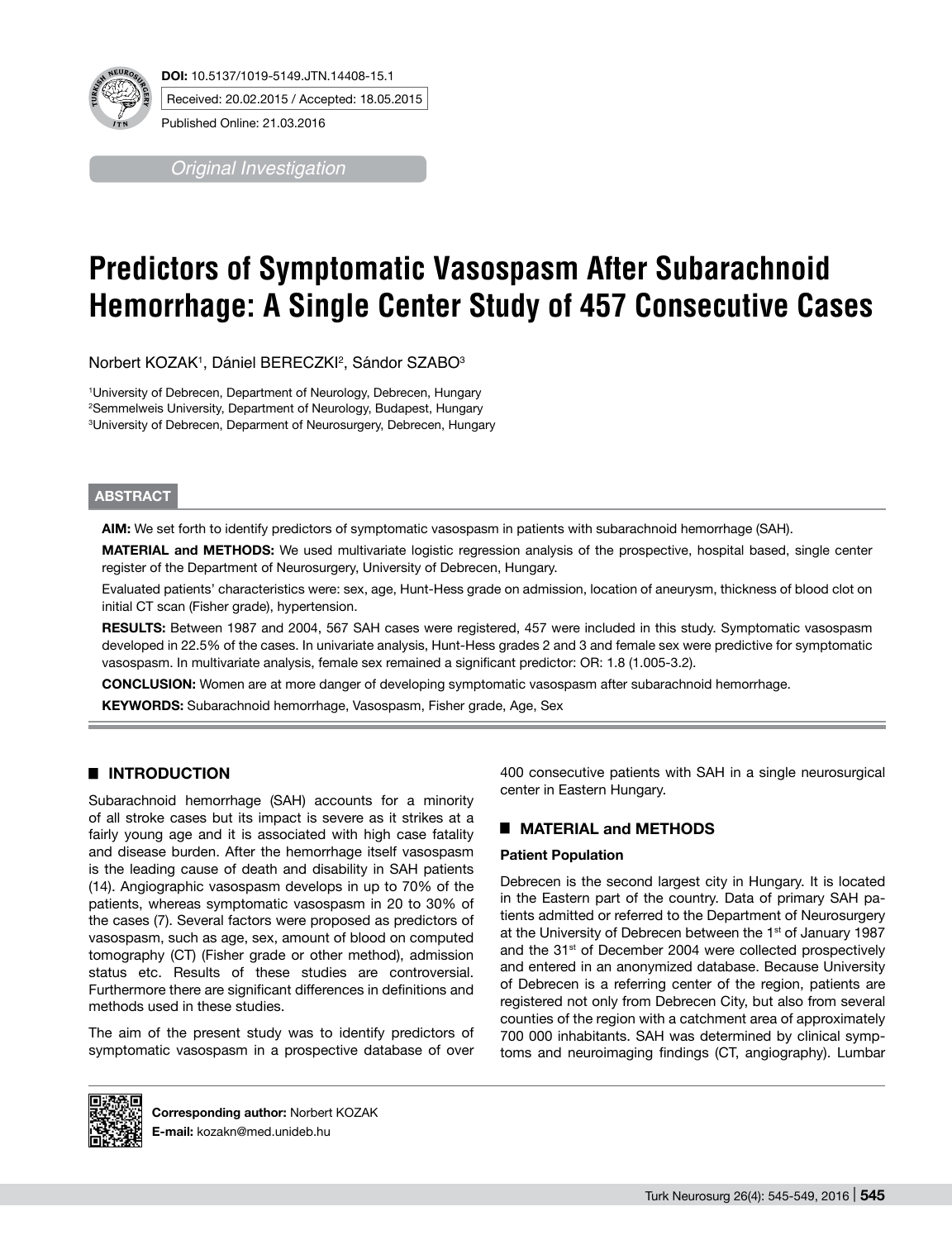puncture was performed when CT scan could not confirm SAH in spite of strong clinical suspicion. Cases resulting from secondary SAH (trauma, coagulation disorder, neoplasm, etc.) were excluded. Evaluated patients' characteristics were: sex, age, presence of aneurysm, Fisher grade (5) on initial CT scan (Table I), hypertension, Hunt-Hess grade (9) on admission (Table II), symptomatic vasospasm, and case fatality. If the patients were not capable of cooperation, relatives were asked for information. We defined symptomatic vasospasm as a clinical entity that includes a new, delayed focal neurological deficit or mental status decline without evidence of any other cause in SAH patients (6, 19).

#### **Statistical Analysis**

Continuous variables were compared by one-way ANOVA, and categorical variables by  $\chi^2$  test. Univariate and multivariate logistic regression were applied to test predictive factors for symptomatic vasospasm. The following factors were tested as possible predictors: age (as a continuous variable and also as dichotomized at 50 years of age), sex, hypertension, Hunt-Hess and Fisher grade on admission, site of aneurysm (anterior versus posterior circulation). All of these factors were included in the multivariate logistic regression analysis. Stepwise backward model was applied to find the independent predictors of symptomatic vasospasm. Statistical analyses were performed on Statistical Package of Social Sciences (SPSS) 22 software, SPSS Inc.

## █ **Results**

Between 1987 and 2004, 567 SAH cases were registered. In 457 patients we had unequivocal data whether clinical signs of symptomatic vasospasm did or did not appear. These patients were included in the present study. Female patients were significantly older and had hypertension more frequently

**Table I:** The Fisher Scale

(Table III). Case fatality was 32.5%. There was no significant change in case fatality during the observational period. Aneurysms were verified in 94.9% of the patients.

#### **Vasospasm**

Symptomatic vasospasm developed in 22.5% of the patients, significantly more frequent in women. Only SAH cases with proved aneurysm were included in the logistic regression models. Applying univariate logistic regression Hunt-Hess grade 2 (OR: 2.9 (1.4-6.2) p=0.006) and 3 (OR: 2.4 (1.1- 5.3) p=0.037), and female sex (OR: 1.8 (1.1-2.8) p=0.019) were predictive for symptomatic vasospasm (Table IV). In multivariate logistic regression (including age, sex, Hunt-Hess and Fisher grades, hypertension, aneurysm site) only female sex (OR: 1.8 (1.005-3.2) p=0.048) was predictive for symptomatic vasospasm. Age was tested as a continuous variable and also as dichotomized at 50 years of age.

#### █ **Discussion**

Female preponderance is observed in most SAH study populations (3). Ruptured aneurysms are the cause of SAH in 85% of the cases (21). In the present study the rate was higher, probably due to referring bias. The case fatality did not change significantly during the observational period.

The rate of symptomatic vasospasm was similar to data in the literature (7).

## **Amount and Location of Blood**

The predictive validity of the Fisher grade for vasospasm was questioned (19) and a modified Fisher scale was proposed (6). Kramer et al. (12) found that the clinical performance of the modified scale is better. Hijdra et al. (8) developed a more comprehensive grading scale that is superior to the modified

| Fisher group | Appearance of SAH on CT                                          |
|--------------|------------------------------------------------------------------|
|              | No subarachnoid blood visualized                                 |
| 2            | Diffuse thin layer $(< 1$ mm)                                    |
| 3            | Localized clot and/or thick vertical layer (>1 mm)               |
| 4            | Diffuse or no SAH, but intraventricular or intraparenchymal clot |
|              |                                                                  |

*SAH: Subarachnoid hemorrhage.*

#### **Table II:** The Hunt and Hess Scale

| <b>Hunt and Hess category</b> | <b>Clinical condtition</b>                                                                         |  |  |
|-------------------------------|----------------------------------------------------------------------------------------------------|--|--|
|                               | Asymptomatic, mild headache, slight nuchal rigidity                                                |  |  |
| 2                             | Moderate to severe headache, nuchal rigidity, no neurologic deficit other than cranial nerve palsy |  |  |
| 3                             | Drowsiness/confusion, mild focal neurologic deficit                                                |  |  |
| 4                             | Stupor, moderate-severe hemiparesis                                                                |  |  |
| 5                             | Coma, decerebrate posturing                                                                        |  |  |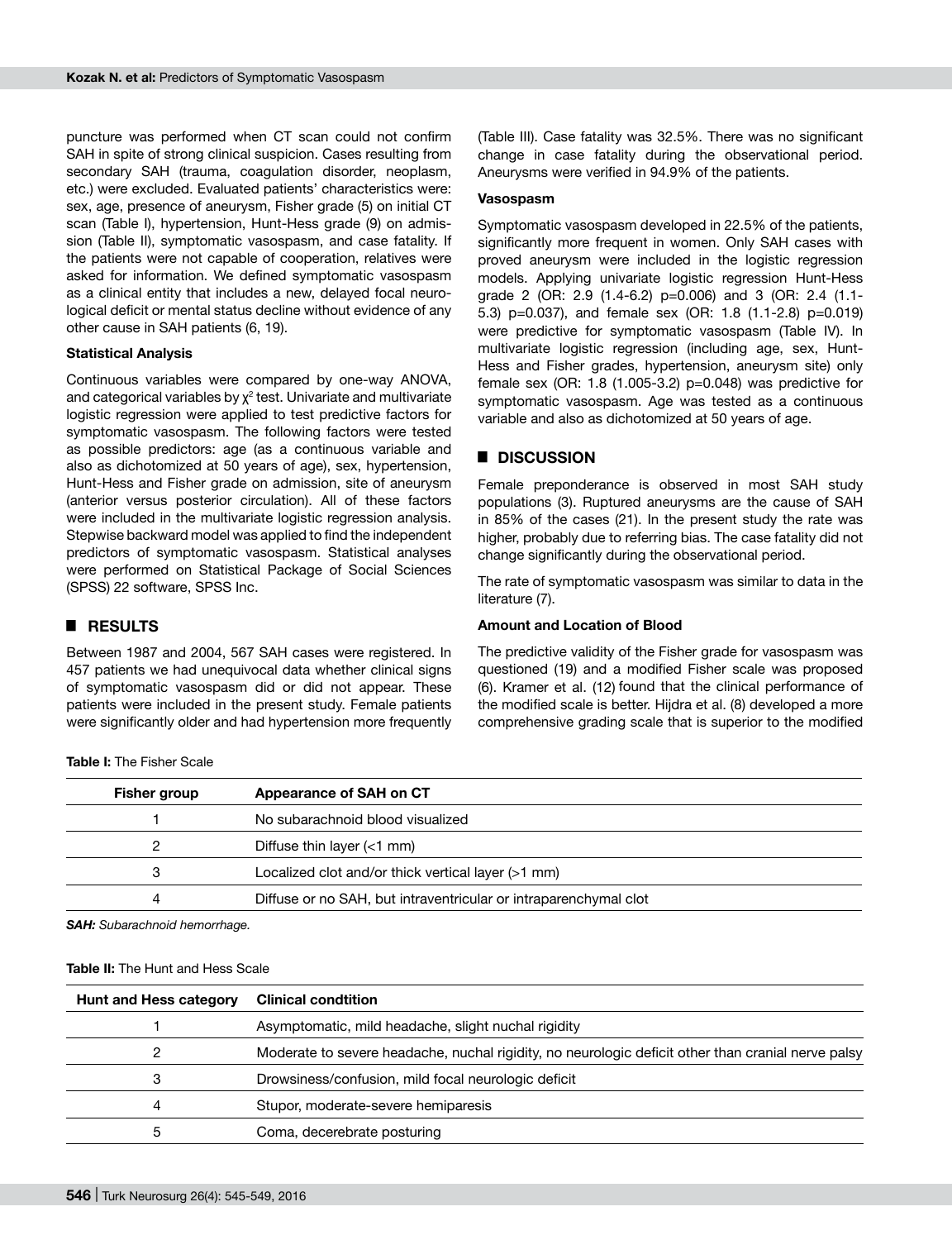Fisher scale at predicting vasospasm (4), however, the Hijdra scale is cumbersome. The Barrow Neurological Institute Scale was also introduced and found to be more reliable than the Fisher scale (22). It was proposed that not only the amount of blood is important in prediction of vasospasm but the location as well. Abla et al. (1) found greater risk for ruptured pericallosal aneurysms. The distribution of the blood is important even in non-aneurysmal SAH (16). Although due to the earlier time period of the data collection we could not test the newer scales, our results support the necessity of reevaluation of the original Fisher grading scale. In our study the location of the ruptured aneurysm was not predictive.

#### **Sex and Age**

Our results suggest that female gender is predictive for symptomatic vasospasm. There are data that female sex is a risk factor for angiographic vasospasm (17, 18), however the majority of the studies have shown no correlation between sex and the risk or incidence of vasospasm (7).

There are controversial reports regarding age (7, 14). Several studies suggest that young age is a predictor for symptomatic vasospasm (2, 10, 15, 20), however in our study young age did not predict symptomatic vasospasm. Smith et al. (19) concluded that sex, age, Hunt-Hess and Fisher grades are not predictive. Ryttlefors et al. (18) did not find age to be a significant predictor for either angiographic or symptomatic vasospasm. In Lanzino et al. large study (13) with 906 patients, using 5 age groups, there were more symptomatic vasospasms in the older age groups, but there were no significant difference in angiographic vasospasm among the age groups. Kale et al. (11) found that younger age (<50) predicted for symptomatic

#### **Table III: Patient Characteristics**

|                             | <b>Total (457)</b> | Men (188)       | <b>Women (269)</b>           |  |
|-----------------------------|--------------------|-----------------|------------------------------|--|
| Mean age $(\pm SD)$ (years) | $47.2 \pm 11.3$    | $45.7 \pm 11.3$ | 48.4±11.2 <sup>a</sup>       |  |
| Hypertension                | 232/456 (50.9%)    | 81/188 (43.1%)  | 151/268 (56.3%) <sup>b</sup> |  |
| Aneurysm                    | 434/457 (94.9%)    | 176/188 (93.6%) | 258/269 (95.9%)              |  |
| <b>ICA</b>                  | 108 (24.9%)        | 34 (19.3%)      | 74 (28.7%) <sup>c</sup>      |  |
| <b>MCA</b>                  | 141 (32.5%)        | 55 (31.3%)      | 86 (33.3%)                   |  |
| <b>PCA</b>                  | $1(0.2\%)$         | $0(0\%)$        | $1(0.4\%)$                   |  |
| <b>ACA</b>                  | 18 (4.1%)          | 7(4%)           | 11 (4.2%)                    |  |
| <b>ACom</b>                 | 151 (34.8%)        | 76 (43.2%)      | 75 (29.1%)                   |  |
| Basilar                     | 4 (0.9%)           | $2(1.1\%)$      | $2(0.8\%)$                   |  |
| <b>VA-PICA</b>              | 11 (2.5%)          | $2(1.1\%)$      | 9(3.5%)                      |  |
| Case fatality               | 32.5% (145/446)    | 29.1% (53/182)  | 34.8% (92/264)               |  |
| Hunt-Hess 1                 | 78/439 (17.8%)     | 31/179 (17.3%)  | 47/260 (18.1%)               |  |
| $\sqrt{2}$                  | 193 (44%)          | 83 (46.4%)      | 110 (42.3%)                  |  |
| 3                           | 123 (28%)          | 48 (26.8%)      | 75 (28.8%)                   |  |
| $\overline{4}$              | 34 (7.7%)          | 14 (7.8%)       | 20 (7.7%)                    |  |
| 5                           | 11 (2.5%)          | 3(1.7%)         | 8 (3.1%)                     |  |
| Fisher 1                    | 13/354 (3.7%)      | 6/137 (4.4%)    | 7/217 (3.2%)                 |  |
| $\mathbf{2}$                | 118 (33.3%)        | 42 (30.7%)      | 76 (35%)                     |  |
| $\ensuremath{\mathsf{3}}$   | 111 (31.4%)        | 46 (33.6%)      | 65 (30%)                     |  |
| $\overline{4}$              | 112 (31.6%)        | 43 (31.4%)      | 69 (31.8%)                   |  |
| Symptomatic vsp             | 103/457 (22.5%)    | 32/188 (17.0%)  | 71/269 (26.4%) <sup>d</sup>  |  |
| Symptomatic vsp*            | 99/434 (22.8%)     | 30/176 (17%)    | 69/258 (26.7%) <sup>e</sup>  |  |

*Denominators show how many patients provided data regarding certain characteristics. <sup>a</sup>p=0.007 <sup>b</sup>p=0.005 <sup>c</sup> p=0.058 <sup>d</sup>p=0.012 <sup>e</sup>p=0.018 comparing sexes \* aneurysmal SAH ACA: Anterior cerebral artery, ACom: Anterior communicating artery, AVM: Arteriovenous malformation, ICA: Internal carotid artery, MCA: Middle cerebral artery, PCA: Posterior cerebral artery, SAH: Subarachnoidal hemorrhage, SD: standard deviation, VA-PICA: Vertebral artery (including posterior inferior cerebellar artery), vsp: Vasospasm.*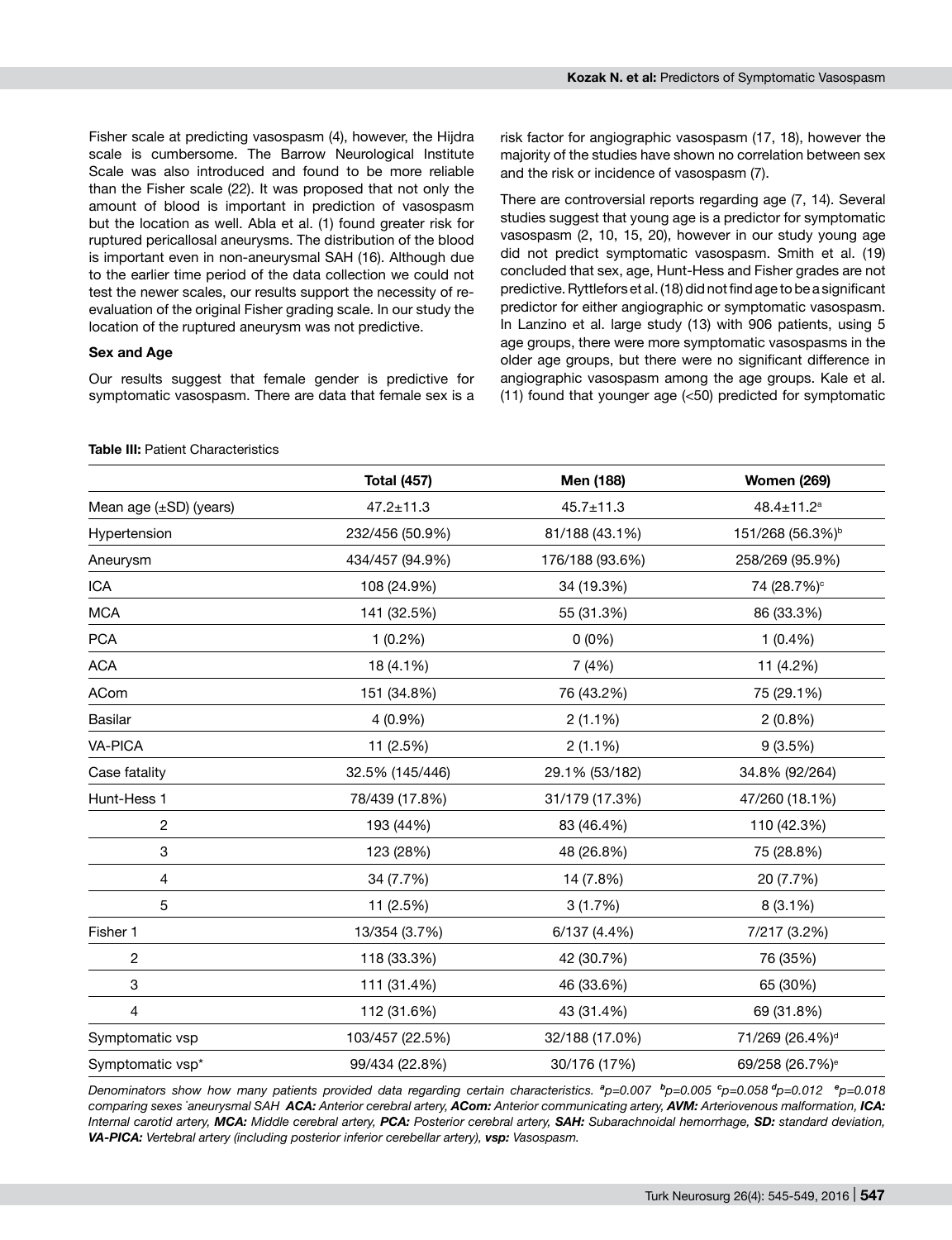|                        | Univariate analysis |       | <b>Multivariate analysis</b> |       |  |
|------------------------|---------------------|-------|------------------------------|-------|--|
|                        | <b>OR (95% CI)</b>  | р     | OR (95% CI)                  | p     |  |
| Young age $( \leq 50)$ | $1.05(0.7-1.7)$     | 0.843 | $1.2(0.7-2.1)$               | 0.503 |  |
| Fisher grade 3         | $5.1(0.6-40.6)$     | 0.126 | $4.6(0.6-38.0)$              | 0.153 |  |
| Fisher grade 4         | $4.4(0.5-35.2)$     | 0.164 | $3.7(0.5-30.8)$              | 0.219 |  |
| Hunt-Hess 2            | $2.9(1.4-6.2)$      | 0.006 | $2.0(0.7-5.2)$               | 0.169 |  |
| Hunt-Hess 3            | $2.4(1.1-5.3)$      | 0.037 | $1.4(0.5-4.0)$               | 0.528 |  |
| Sex (female)           | $1.8(1.1-2.8)$      | 0.019 | $1.8(1.005-3.2)$             | 0.048 |  |
| Hypertension           | $1.3(0.8-2.0)$      | 0.304 | $0.9(0.5-1.6)$               | 0.695 |  |
| Aneurysm (anterior)    | $2.1(0.5-9.5)$      | 0.327 | $0.8(0.2-4)$                 | 0.790 |  |

**Table IV:** Predictors of Symptomatic Vasospasm

*OR: Odds ratio, CI: Confidence interval, Aneurysm: Anterior vs. posterior circulation.*

**Table V:** Studies Analyzing Multiple Predictors of Symptomatic Vasospasm

| <b>Study</b>      | N   | Young age | <b>Female sex</b> | <b>Fisher grade</b> | Good<br>Hunt-Hess* | Location  |
|-------------------|-----|-----------|-------------------|---------------------|--------------------|-----------|
| Charpentier 1999  | 244 | $^{+}$    | neg               | neg                 | $\overline{+}$     | neg       |
| <b>Smith 2005</b> | 134 | neg       | neg               | neg                 | neg                | <b>ND</b> |
| Ryttlefors 2010   | 413 | neg       | $+$ §             | <b>ND</b>           | <b>ND</b>          | <b>ND</b> |
| <b>Kale 2013</b>  | 108 | $+$       | neg               | neg                 | neg                | <b>ND</b> |
| Jabbarli 2014     | 70  | $^{+}$    | neg               | neg                 | neg                | <b>ND</b> |
| Current study     | 457 | neg       | $^{+}$            | neg                 | neg                | neg       |

*\*Hunt-Hess grade 1-2; § for angiographic vasospasm; ND: no data.*

and angiographic vasospasms, whereas sex, Hunt-Hess and Fisher grade on CT were not predictive (Table V).

#### **Others**

In univariate analysis, we found that Hunt-Hess grade 2 and 3 is risk factor for vasospasm. However it is difficult to diagnose symptomatic vasospasm in patients with high Hunt-Hess grade, so we have to be cautious with the interpretation. Even in our study in multivariate analysis Hunt-Hess grade lost its significance.

The study designs, age limits and vasospasm definitions are different in the studies, making it difficult to compare their results and explaining at least partly the observed differences.

The limitation of our study is the long period of data collection. Although the diagnostic procedures did not change during this period, patient characteristics and routine treatment might have changed considerably between 1987 and 2004. However, the outcome of SAH did not change significantly

during the observational period. Furthermore, not being available at the time of data collection, we had to stick to the Fisher grade and could not test the newer CT grading scales in our analysis.

## █ **Conclusion**

From the analysis of this database, we concluded that the frequency of vasospasm was similar to previously published data. Age and Fisher grade on initial CT scan was not predictive for symptomatic vasospasm. Female sex was predictive.

## **EXACKNOWLEDGEMENTS**

We wish to thank all doctors and hospital staff for their participation in establishing the database. D.B. was partially supported by the grants No KTIA-NAP-13-1-2013-0001 from the Hungarian Brain Research Program, and TAMOP-4.2.1.B-09/1/KMR.